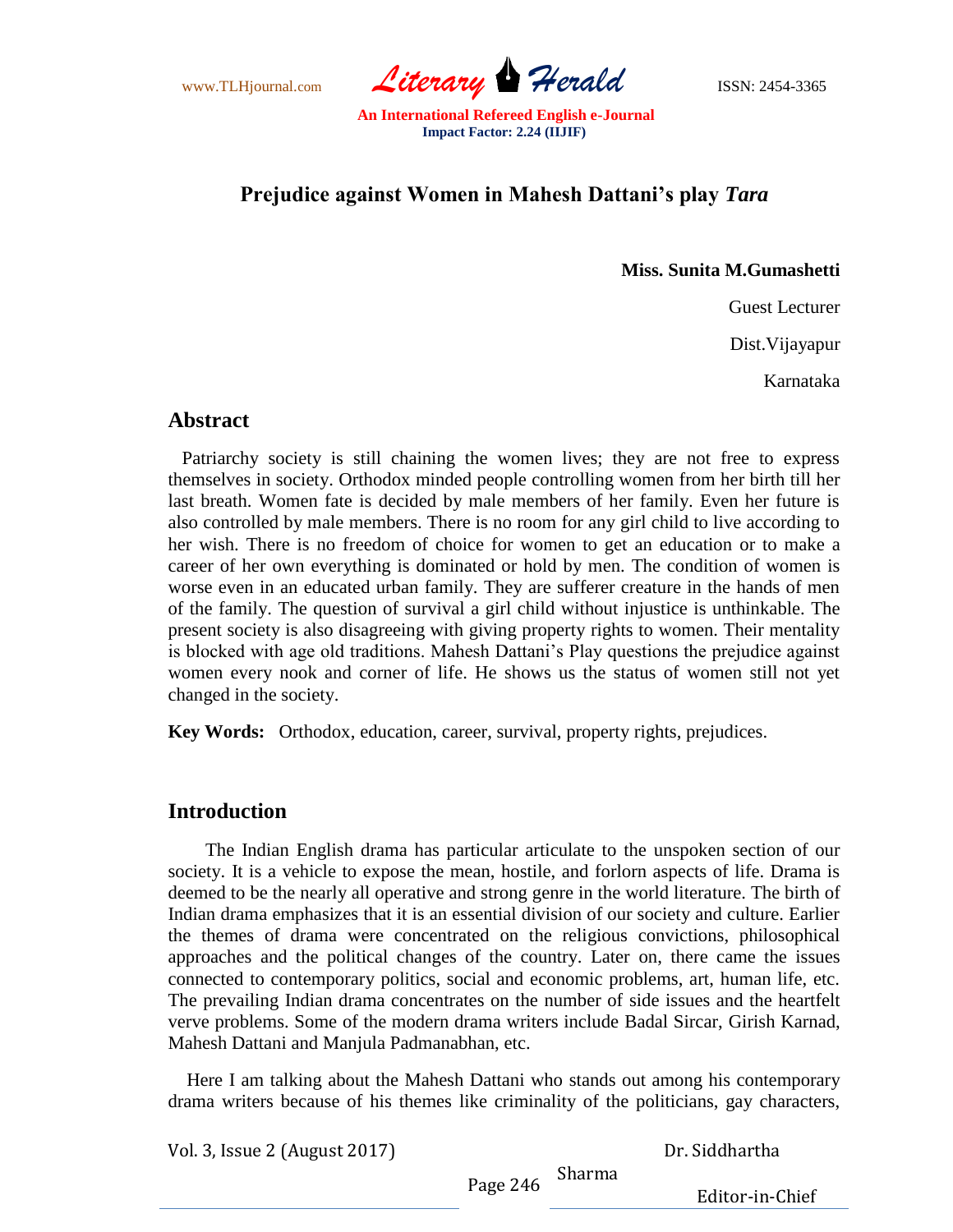www.TLHjournal.com **Literary Herald** ISSN: 2454-3365

communal hatred, misbeliefs about dancers, etc. Mahesh Dattani is one of India"s best and most serious contemporary playwrights, writing in English. He is the first playwright in English to be honoured with the "Sahitya Akademi Award". About Dattani"s writing style, R.K.Dhawan says, "very recently Indian English drama has shot into prominence. Younger writers like Mahesh Dattani and Manjula Padmanabhan, have infused new life into this branch of writing." (24)

 Mahesh Dattani"s Final Solutions and Other Plays won the Sahitya Akademi Award in the year 1998. "Collected Plays" contains eight plays: *Seven Steps Around the Fire, On a Muggy Night in Mumbai, Do the Needful, Final Solutions, Bravely Fought the Queen, Tara, Dance Like a Man and Where There is a Will.* In his preface to "Collected Plays", Dattani points out: "I am certain that my plays are a true reflection of my time, place and socio-economic background." Dattani has written his plays about contemporary reality that "one encounters in the metropolis of our country." He explicitly writes about hijras, homosexuality and politics in modern society. But the Indian audience is still not so unconventional so Dattani's plays make him unacceptable to the conservative Indian audience. But he tries to win over this by his "forceful dialogues and deep insight into human nature." His plays are a mirror of contemporary Indian society in certain respects. "The struggle for individual human beings for a space in the society is uppermost in his mind and therefore, he makes an attempt in his plays to create this "space" for "them". Dattani himself explains his themes, thematically; I talk about the areas where the individual feels excluded. My plays are about such people who are striving to expand this space." He further says: "They live on the fringes of society and are not looking for acceptance, but are struggling to grab as much fringe-space for themselves as they can."

In the sphere of Indian English drama, Dattani's plays have emerged as 'fresh arrivals'. His plays represent honestly tribulations and occasionally affect controversy. Dattani's plays are "about the marginalized sections of our society: minorities, women, gays and hijras'. They expose the cruelty of our private thoughts and the hypocrisy of our public morals. His work expresses his political beliefs without being instructive or revolting. His plays examine the all kinds of discrimination, including religious prejudice, gender discrimination and homosexuality. The subject of recognition and power struggles, run right through all his plays. His plays not only raise the question of the gender issues and the place is given to women in a patriarchal society, but also the convention with gender biases and prejudices which tranquil disturb the lives of many girl-children even among educated, urban families.

Tara is a play about the girl child which has its limitation by her parents. The story of the play is narrated by male character Chandan, who is the twin brother of Tara. He is expressing the life events of Tara in which he also part of it. Tara is born in the educated urban family, but her life is not very different from a girl child, who is born in not well condition families. Her fate is decided by her parents, who are irresponsible, which is led to her death. Because of she is a girl; her fate is dominated by her parents.

Vol. 3, Issue 2 (August 2017)

Dr. Siddhartha

Page 247 Sharma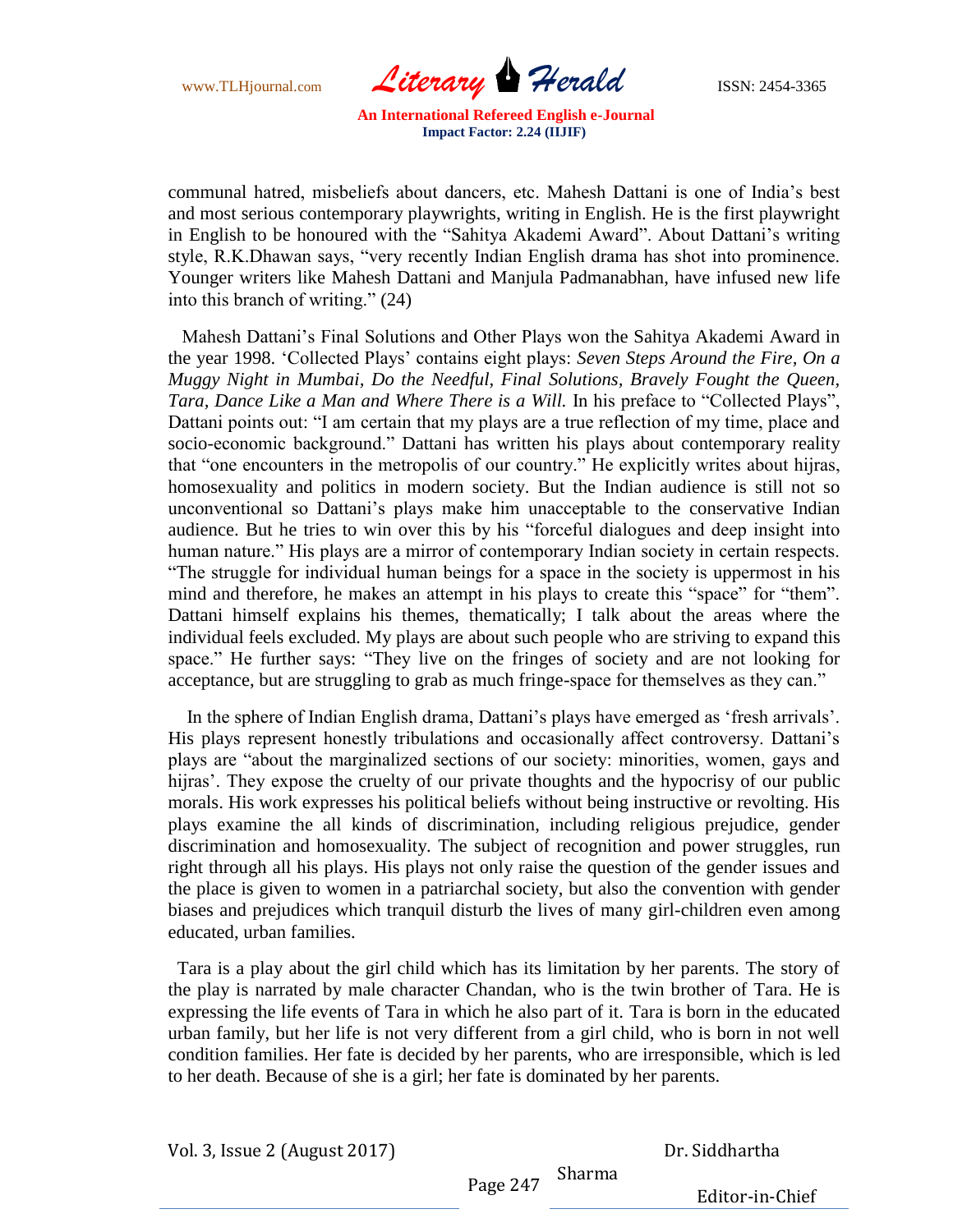www.TLHjournal.com **Literary Herald** ISSN: 2454-3365

 Tara is a play which focuses theme on prejudice against women in family and society. Here, women characters are dominated by male characters. Tara is a girl born in educated urban, family, but her suffering is not very different from a girl, who is born in not so well condition families. In this play, Tara has a twin brother, who is getting more favours from parents than Tara. The male child always gets good facilitates and opportunities either from society and family contrast to a girl child.

 The author has skillfully related the question of women"s career with the bigger and more important issue of female foeticide and upbringing of girls. Mr.Patel who is Tara"s father, who has more dreams for Chandan, his male child than for Tara. He always wanted his male child should get good quality of education and life. He has a high dream for Chandan. Throughout the play, we see Mr.Patel and Maternal Grandfather giving supports to Chandan only.

Tara, the central character of the play, has been a victim of the exploitation by the family. She is high-spirited, dreamer, and jovial character in the play. She has high aspiration which she cannot accomplish because of her handicapped condition. She is an energetic girl who wants to twinkle and shine, just like her name. But she does not get enough opportunities and life, as her brother gets, eventually dies at the end of play at a young age.

 Today"s modern world education is an important foundation for every human being to lead a satisfied life. In Indian society, education is deprived to a girl child. Every parent tries to get a high education for male child only. In the play, Mr.Patel is also worrying about only Chandan"s education. Mr.Patel who was irritated to see Chandan helping his mother in knitting because he has a tradition attitude, it considers this work meant for girls only, not for boys.

 Patel: Chandan is going to study further and he will go abroad for his higher studies.

Bharati: And Tara? (CP 352)

 These lines illustrate that Mr.Patel concern about Chandan. Bharati, the wife of Patel, was dismayed to see that her husband had no such plan for Tara. Mr.Patel has conventional mind set which makes him abandon Tara. Even Tara is physically not fit, which is another reason to ignore.

 On another, the occasion also, Patel indicates that Chandan would go abroad. He has future plans for Chandan. He is doing partiality between Tara and Chandan.

Patel: ….I have plans for him. Your Praful uncle will help him get into a good university in England. I know he can get a scholarship on his own if he tries. But Praful will take care of the… special requirements for him. With a solid education, you just can"t fail. Not to say that Chandan will have to work for a living. Your grandfather has left all his

Vol. 3, Issue 2 (August 2017)

Dr. Siddhartha

Page 248 Sharma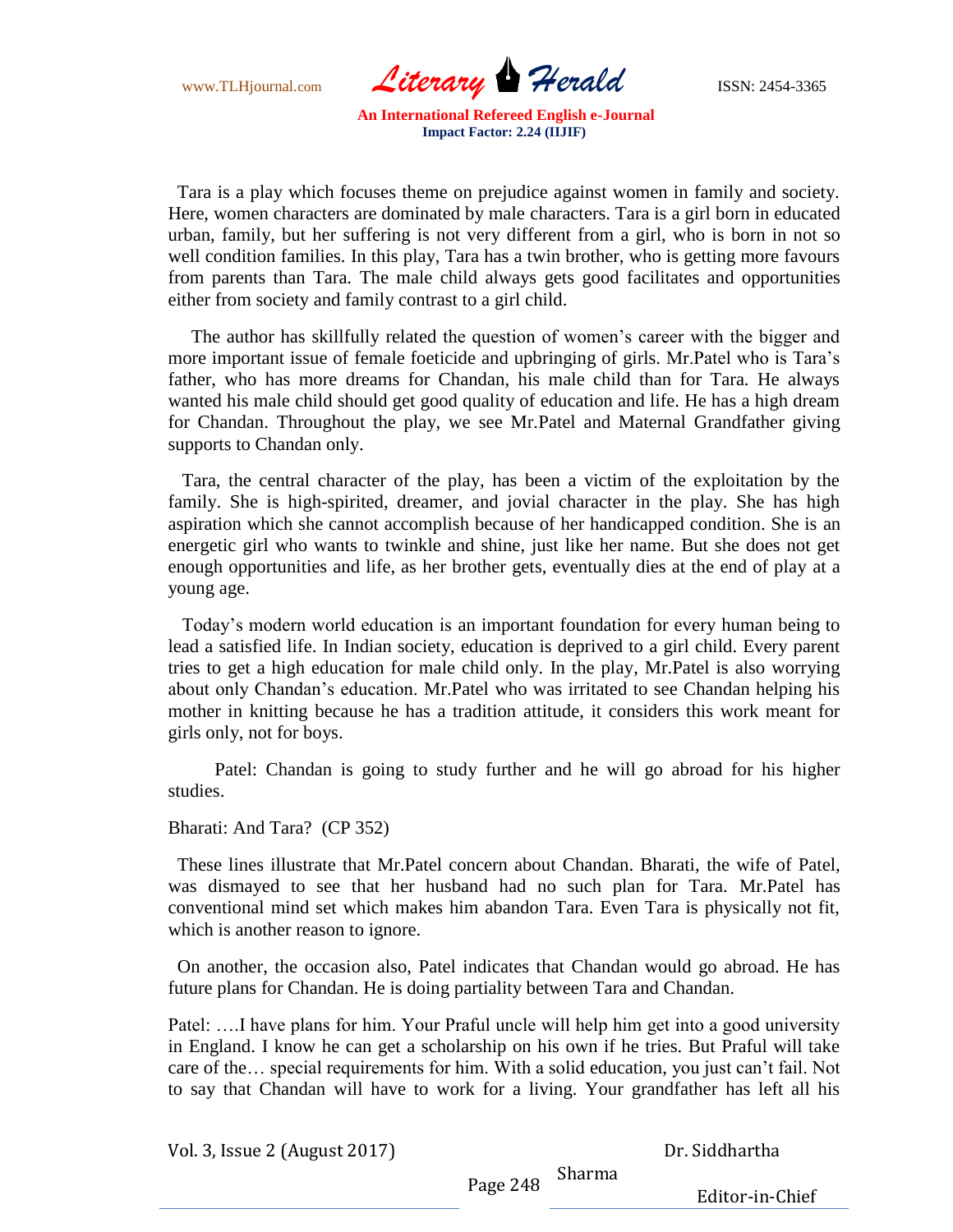

wealth to you. Since your mother was his only child, you and Tara inherit their home in Bangalore. (CP 360)

 This further goes to show that Patel had made arrangements for Chandan"s education and career. He said with satisfaction that Chandan would not have any financial problem since a good education would enable him to earn his livelihood. But he did not think or dream in this way about Tara. Mr.Patel is always paying no heed to Tara"s future prospects. In another scene, Dan recollects a conversation Chandan had with his mother about Tara"s career.

Bharati: I wish your father would pay more attention to Tara.

Bharati: Don"t tell me about your father. He is more worried about your career than hers. (CP348)

 Bharati carried the impression that her husband did not care for Tara"s career, which she thought was necessary for women to get an honourable position in the society. Bharati wanted more than anyone else that Tara must have a career for herself. She was critical of her husband who she thoughts did not pay any attention to Tara. Bharati complained again that her husband had a lot of future plans for Chandan, but none for Tara. We don't see Mr.Patel. Showing love and care towards Tara, the way Bharati is doing to her daughter, Mr.Patel never does and thinks about Tara"s happiness. Bharati had to say with a greater force about Tara"s future condition in half-hearted voice.

 Bharati: The world will tolerate you. The world will accept you-but not her! Oh, the pain she is going to feel when she sees herself at eighteen or twenty. Thirty is unthinkable. And what about forty and fifty! Oh God! (CP349)

 Even we can see that maternal grandfather has never cared for Tara. When Chandan says to his mother that she should stop worrying about Tara"s career since their grandfather"s trust will leave sufficient money for both of them, but he does not know that Tara"s name does not appear anywhere in his grandfather"s will. Patel informs Chandan that his grandfather has left a lot of money for him, but not for Tara. Maternal grandfather is a staunch follower of traditional, which made him not give any inheritance property to a girl child. The older people believe that a girl can"t represent family name and the property should transfer to a male child who is able to carry the family name to next generation. This of the kind frame of mind still exists in Indian society.

 Patel never gave a hand to make Tara economically independent and official responsibility is never put on her shoulder. Dan recollected that his father once suggested that he should go to his office with him. He did not want Tara should also go with Chandan. Tara was stunned to find that her father was making a gender distinction. In order to protest against her father"s view, she said to Roopa the following lines.

Vol. 3, Issue 2 (August 2017)

Sharma

Dr. Siddhartha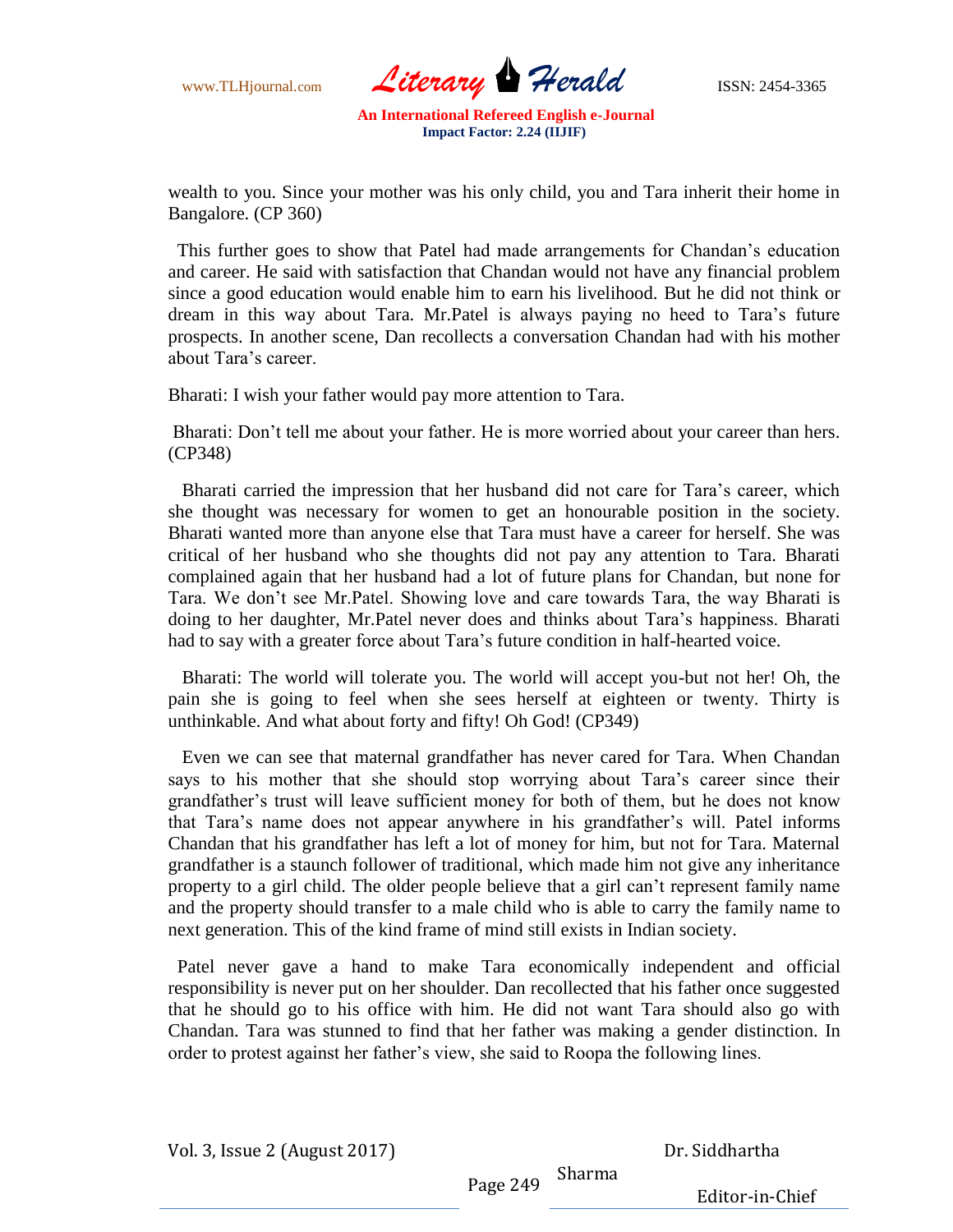www.TLHjournal.com **Literary Herald** ISSN: 2454-3365

 Tara: The men in the house were deciding on whether they were going to go hunting while the women looked after the cave. (CP328)

 Tara said sarcastically that her father was still primitive in his views. Like cave man, he wanted men to go hunting to find food and women to remain at home to cook and wash. Tara wanted to work with men in all the departments of life. She disagrees with idea that women should stay within the four walls of the house to do the household chores "Man for the field, women for the hearth." But Patel wanted his son to make his career while the daughter he thinks had no necessity of it. He holds the orthodox view that women were to remain, only housewives, doing household chores, such as cooking food, washing clothes, etc.

 In another scene, we see Roopa is open up the blind custom among Patels, which she reveals to the Tara. Bharati knew that there was an innate repugnance among Patels against girls, as Roopa unveiled in front of everyone.

 Roopa: The Patels in the old days were unhappy with getting girl babies-you know dowry and things like that- so they used to drown them in milk.

Tara: In milk?

Roopa: So when people asked about how the baby died, they could say that she choked while drinking her milk. (CP349)

This scene shows still people following blind customs treating towards a girl child in a heinous way in society. Even modern people also unhappy with girl child they disgust with it. They don't value girl child with same proportion, the way do with the male child.

In this play, we also come across a scene where the cruelty of grandfather is revealed. Tara's present bad condition was done by her maternal grandfather's decision which made her suffer till now. This one is secret is revealed by Mr.Patel to his both children. He told his children that his wife and her father together asked the Doctor to give the third leg that the twins had at the time of their birth to Chandan, though that leg was getting blood supply from Tara. These instructions were given to the doctor against medical ethics because "A scan showed that a major part of the blood supply to the third leg was provided by the girl…The chances were slightly better than the leg would survive.....on the girl." But the MLA father of Bharati used his political influence to help the doctor acquire three acres of prime land. It was a bribe that he had given to the doctor to do the unethical act of transferring the third leg to Chandan. But Chandan could have two legs only for two days. It had to be amputated. This act shows that people prefer the male child over girl child.

Patel and maternal grandfather are joining the hands for discriminating and weakening Tara because she is a girl. They didn"t support her since her birth till her last breath. Tara is treated badly male members of her family who are orthodox mentality.

Vol. 3, Issue 2 (August 2017)

Dr. Siddhartha

Page 250 Sharma